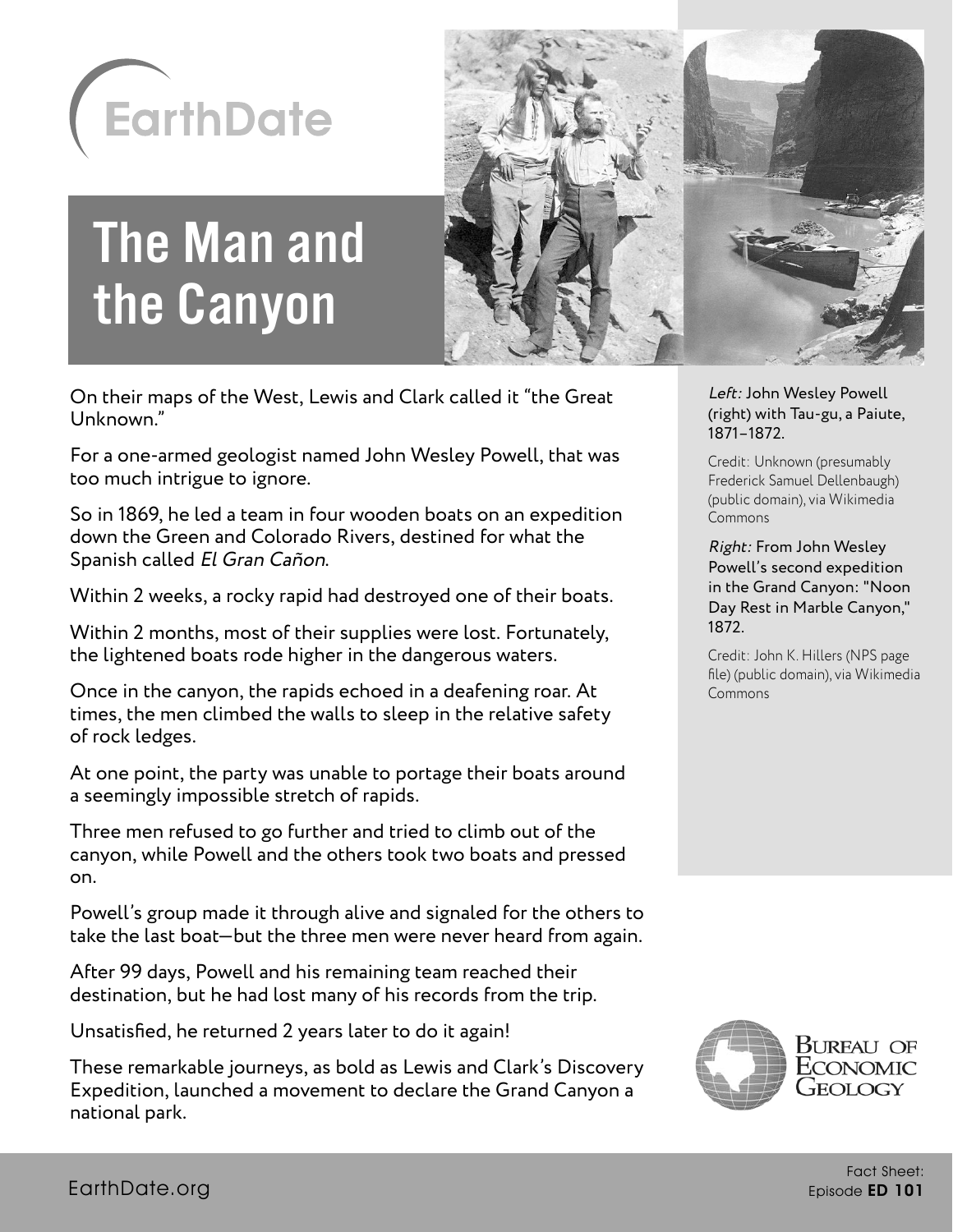**Synopsis:** John Wesley Powell was a visionary nineteenth-century American scientist whose exploration shaped the settlement of the American West. In 1869, he led the first expedition of European American explorers on a wild ride from Green River, Wyoming, through the canyonlands of the Green and Colorado Rivers, and finally through the Grand Canyon itself. Two years later, he mounted a second expedition to map and photograph the magnificent landscape, opening the region to the American public.

- Powell was born in 1834 in Mount Morris, New York, to English immigrant parents—struggling small farmers who moved frequently throughout his childhood around the states of Ohio, Wisconsin, and Illinois.
	- Powell was a self-taught scientist and a selfdirected adventurer with a strong childhood interest in nature.
	- He rowed the entire Mississippi River at age 21 and made additional exploratory trips on the Ohio and Illinois Rivers.
	- Powell taught in country schools in Wisconsin and Illinois; in 1858, he became secretary of the Illinois State Natural History Society.
- In 1861, Powell's strong antislavery views drew him to enlist in the Union Army as the Civil War escalated.
	- He was promoted rapidly to artillery captain, but just 6 months after he joined, at the Battle of Shiloh, a musket ball struck his right arm, which was amputated below the elbow. He returned to active duty and was promoted to the rank of major until his discharge in 1865.
- After the Civil War, Powell returned to academic pursuits as a professor of geology and natural history at Illinois Wesleyan and the State Normal University of Illinois.
	- He formed the Illinois State Historical Society and was able to secure funding for field research in the Rocky Mountains, leading two expeditions to the mountains of Colorado in 1867 and 1868 to collect specimens of flora, fauna, and minerals.
- While on the Colorado expeditions, Powell met a guide who told him about the uncharted and mysterious river canyons of the Colorado Plateau.
- The Colorado River drains the Rocky Mountains in Colorado, Wyoming, Utah, New Mexico, and Arizona.
- The canyon preserves an amazing geologic record of events on the North American craton through every era from Precambrian to Cenozoic time.
	- The North Rim of the Grand Canyon is 8,200 ft above sea level; the South Rim is 7,000 ft above sea level, with a depth of up to 6,100 ft.
	- The canyon is 277.7 miles long with a deep, narrow gorge cut by the river, but landslides and erosion have widened some parts of the gorge to 18 miles.
- Before Powell's excursion in 1869, Congress had written off the territory as having no commercial value and regarded it as too arid to farm, although it had long been the domain of Native Americans.
	- The Hopi and Pueblo Native American tribes were early inhabitants of the region; the Apache and Navajo people arrived in the thirteenth century.
	- The first European excursion to the canyon occurred in September 1540, when conquistador Francisco Vázquez de Coronado (on a quest to find the legendary Seven Cities of Cibola) sent a scouting party with Hopi guides toward the Grand Canyon to see if his party could be resupplied by ship along the river; members of the party called the canyon impassable.
	- During Lewis and Clark's famous Discovery Expedition from 1804 to 1806, the region of canyonlands of the Colorado Plateau was simply left as a blank space on their maps, designated as "the Great Unknown."



### **References: The Man and the Canyon**

[John Wesley Powell | USGS](https://www.usgs.gov/staff-profiles/john-wesley-powell) [John Wesley Powell | Wikipedia](https://en.wikipedia.org/wiki/John_Wesley_Powell) [The Life of John Wesley Powell | PowellMuseum.org](http://www.powellmuseum.org/museum_powell.php) [John Wesley Powell's Exploration of the Colorado River | National Park Service](https://www.nps.gov/parkhistory/online_books/geology/publications/inf/powell/index.htm) Ranney, Wayne, 2012 (2nd ed.), Carving Grand Canyon: evidence, theories, and mystery: Grand Canyon, AZ: Grand Canyon Association, 200 p.



Bureau of ECONOMIC Geology

[EarthDate.org](http://www.earthdate.org) Fact Sheet: Episode ED 101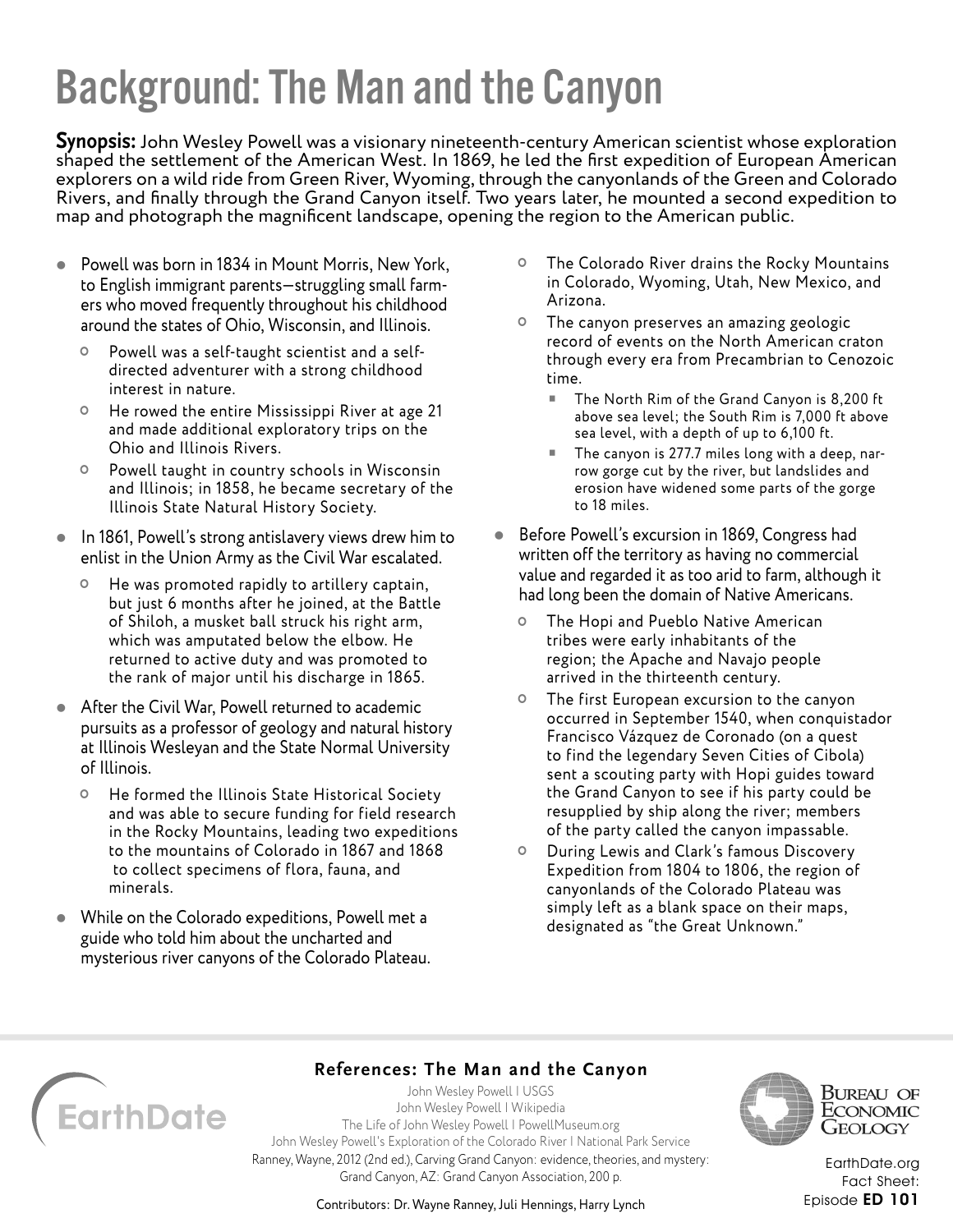- In 1857, First Lieutenant Joseph Ives of the Army Corps of Topographical Engineers was sent to determine if the Colorado River could be used as a resupply route for military maneuvers near Utah (the "Mormon campaign").
	- Ives reported that the scenery was astounding but that the canyon region was valueless agriculturally and that the Colorado River "along the greater portion of its lonely and majestic way, shall be forever unvisited."
	- $\blacksquare$  However, a scientist on the same expedition, John Strong Newberry, reported, "Though valueless to the agriculturist … [it has the] most splendid exposure of stratified rock in the world"; Newberry was also the first to attribute the canyon formation to erosion by water.
- Powell's 1869 expedition was planned to produce the first maps and detailed scientific descriptions of the Green and Colorado Rivers in the uncharted canyons of the Colorado Plateau.
	- Powell studied reports from the 1857 Ives expedition to plan the trip.
	- He garnered financial support from the Illinois Natural History Society, the Smithsonian Institution provided scientific instruments, and Congress authorized the U.S. Army to donate military rations.
	- He cobbled together a nine-member group of former trappers, mountain men, and Civil War veterans as his excursion team.
	- Excursion vessels consisted of four rowboats with round bottoms.
		- Three identical freight boats (21 ft long and 4 ft wide) were made of sturdy but heavy oak with covered bulkheads for storage. These were loaded with over 7,000 lbs of supplies, enough for a 10-month expedition.
		- $\blacksquare$  Powell's pine guide boat was 16 ft long and equipped with a leather strap and a chair on top of the deck so he could sit or stand high enough to spot rapids.
		- The Transcontinental Railroad had been completed in Utah just 2 weeks earlier, allowing Powell to ship the four boats directly to the departure site from Chicago. The Union Pacific Railroad donated the shipment costs.
- On May 24, 1869, at the age of 35, Powell and his team set out from Green River Station, Wyoming Territory.
	- Within 3 days, the expedition reached the Uinta Mountains, where the men named and explored the Flaming Gorge of the Green River and nearby canyons.
		- The Uinta Mountains are where Powell developed his famous theory of antecedent rivers: that as rocks were uplifted, pre-existing streams and rivers cut down through the strata at the pace of the uplift. The Green River cuts straight down through the eastern flank of the Uinta Mountains, so Powell reasoned that the river must have been in place before the mountains rose.
	- Just 2 weeks into the trip, at Disaster Falls on the Green River, one boat and its supplies were lost.
		- Critical supplies—including the expedition's barometers, used to figure altitude for maps and determine remaining vertical drop for the trip went overboard. Luckily, two of the barometers were recovered.
	- Traveling along uncharted rivers was treacherous, with the party portaging around or passing through dangerous rapids and getting caught in spinning eddies. They suffered repeated incidents of splintered oars, as well as soaked or spoiled supplies when the boats took on water or capsized.
	- About 3 weeks into the trip, the one-armed Powell almost met an untimely end stranded between widely spaced footholds on a vertical cliff face—luckily, he was saved by a crew member's long johns!
		- Powell could not release his single-handed hold without falling; his teammate quickly thought to remove and lower his leggings to Powell from an overlying ledge, hauling him up to safety.
	- On June 28, the team reached the mouth of the Uinta River.
		- There, the men resupplied at the Uinta Indian Agency, where crops of corn, wheat, potatoes, and even red currants were thriving on Native American farms and cattle ranches.

# EarthDate

**References: The Man and the Canyon** [John Wesley Powell | USGS](https://www.usgs.gov/staff-profiles/john-wesley-powell)

[John Wesley Powell | Wikipedia](https://en.wikipedia.org/wiki/John_Wesley_Powell) [The Life of John Wesley Powell | PowellMuseum.org](http://www.powellmuseum.org/museum_powell.php) [John Wesley Powell's Exploration of the Colorado River | National Park Service](https://www.nps.gov/parkhistory/online_books/geology/publications/inf/powell/index.htm) Ranney, Wayne, 2012 (2nd ed.), Carving Grand Canyon: evidence, theories, and mystery: Grand Canyon, AZ: Grand Canyon Association, 200 p.



Bureau of ECONOMIC Geology

[EarthDate.org](http://www.earthdate.org) Fact Sheet: Episode ED 101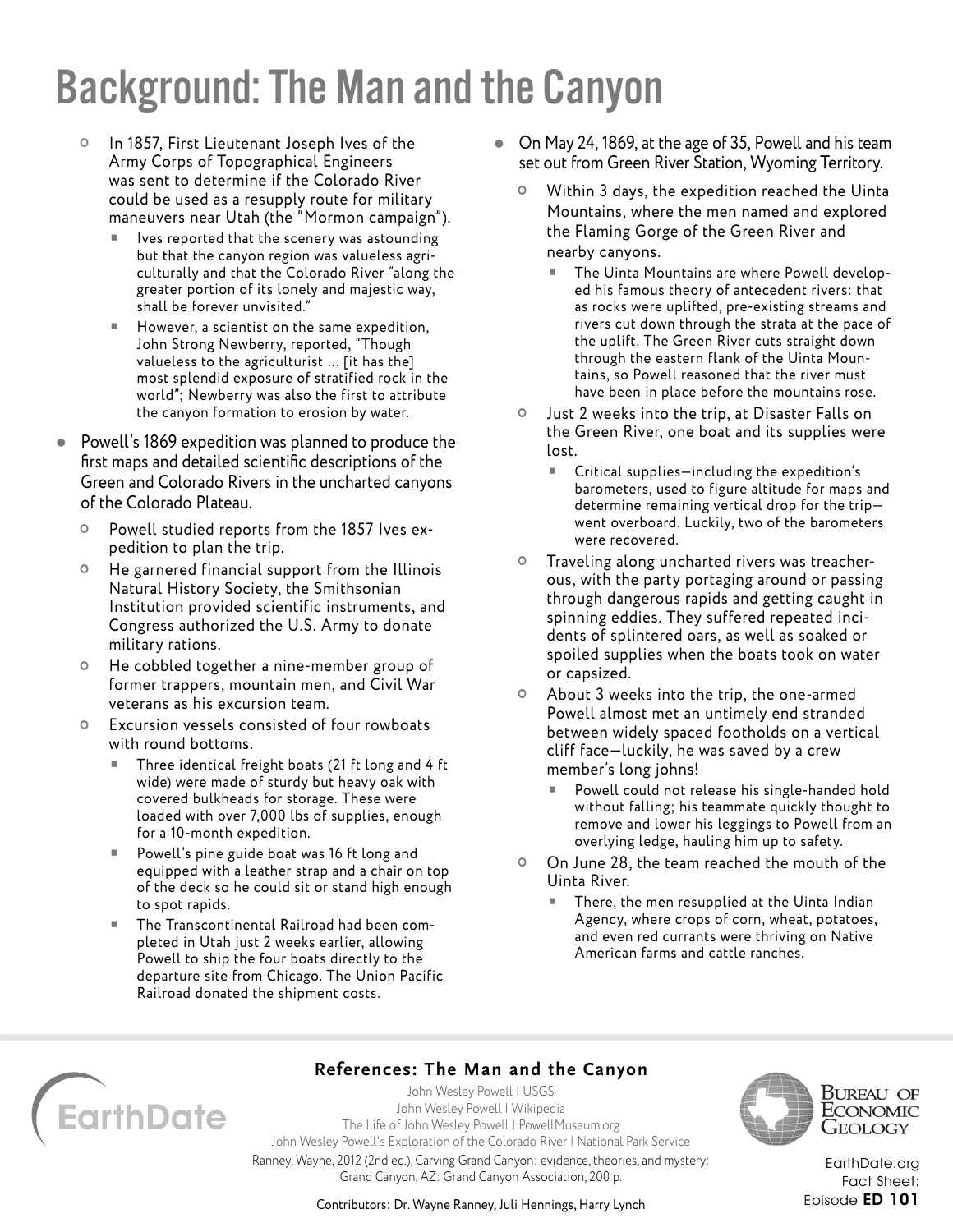- On July 16, they reached the confluence of the Green River with the Colorado River.
	- Their original 10-month supply of rations had by now been reduced to only 2 months of remaining supplies because of losses and spoilage—but the load-lightened boats rode higher in the water, making passage of whitewater sections easier.
	- They continued through dangerous rapids, with canyon walls towering more than 2,000 ft above their heads.
- On August 10, the team made it to the mouth of the Little Colorado River, about 700 miles from their start at Green River Station.
	- Here, they repaired their boats, dried their provisions, and recorded the dimensions of the canyon for 3 days.
	- Their remaining supplies included only stale apples, bacon, flour, and coffee.
- On August 13, they departed from their camp at the true entry into "the Great Unknown," at what Powell called the "foot" of Grand Canyon.
	- Powell referred to the canyon as "our granite prison," with one rapid following another, creating a deafening roar in a canyon with mile-high walls.
	- The men had to scale the canyon walls for fitful sleep on shelves 40–50 ft above the river.
- On August 27, they reached what Powell would later name Separation Canyon; its massive walls of blackened rock lacked any way to portage the boats downstream.
	- The team had provisions for only 5 more days and was faced with a cataract of 18–20 ft, followed by 300 ft of rocky rapids.
	- Powell knew they were only 45–90 miles from their destination—Mormon settlements on the Virgin River.
	- Three men believed that going on by river was too dangerous. On August 28, they left the expedition, climbing out of the canyon with a plan to walk to Mormon settlements.
	- The remaining six men abandoned Powell's small guide boat and were able to run the rapids safely in the remaining two 21-ft boats. The three climbers were never seen again and are presumed to have perished.
- On August 29, the group passed the Grand Wash Cliffs, where the canyon walls receded and the river calmed. On August 30, they found the mouth of the Virgin River, reaching safety at the Mormon settlement of St. Thomas on August 31—the end of an epic adventure begun 99 days earlier.
- Powell had lost many of his notes and samples during the first voyage, so he was not satisfied with its scientific results.
	- Powell began a lecture tour that popularized the "Grand Canyon" name (it had previously been referred to as the "Big Canyon") as he described his discoveries and fundraised for a second expedition, which was underwritten this time by the U.S. government.
	- The second expedition departed May 22, 1871, from the same launch point at Green River Station.
		- The ten crew members included two photographers and a cartographer for careful documentation and mapping of the canyon.
		- Numerous photographs of the canyons were produced during this trip, and artists from the Smithsonian Institution rendered many into illustrations to enable publication using printing methods of the day.
		- The crew also collected topographic data and precipitation records and cataloged flora and fauna of the region.
		- The team entered the Grand Canyon at Lee's Ferry on August 17, 1872, arriving at the end of their voyage on September 7, 1872.
- After his second voyage, Powell traveled throughout the country lecturing about the canyon to promote it as a natural wonder.
	- <sup>o</sup> He published his first account of the voyages, Report on the Exploration of the Colorado River of the West and Its Tributaries, in 1875. In 1895, the book was revised and reissued as The Exploration of the Colorado River and Its Canyons.



### **References: The Man and the Canyon**

[John Wesley Powell | USGS](https://www.usgs.gov/staff-profiles/john-wesley-powell) [John Wesley Powell | Wikipedia](https://en.wikipedia.org/wiki/John_Wesley_Powell) [The Life of John Wesley Powell | PowellMuseum.org](http://www.powellmuseum.org/museum_powell.php) [John Wesley Powell's Exploration of the Colorado River | National Park Service](https://www.nps.gov/parkhistory/online_books/geology/publications/inf/powell/index.htm) Ranney, Wayne, 2012 (2nd ed.), Carving Grand Canyon: evidence, theories, and mystery: Grand Canyon, AZ: Grand Canyon Association, 200 p.



Bureau of ECONOMIC Geology

[EarthDate.org](http://www.earthdate.org) Fact Sheet: Episode ED 101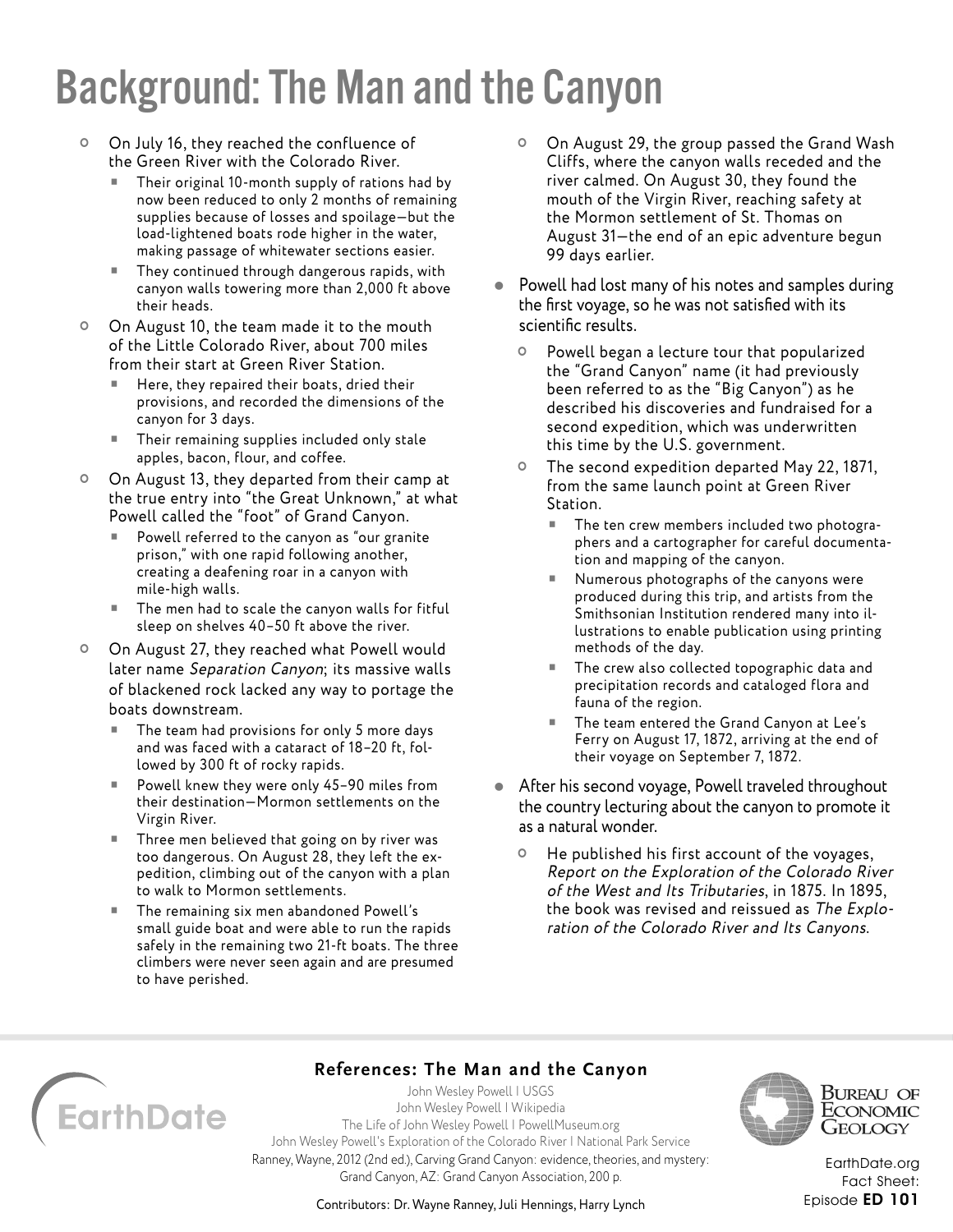- In 1881, Powell was named the second director of the United States Geological Survey.
	- During his tenure, he promoted geologic mapping of the entire nation.
	- <sup>o</sup> He recommended creating western state lines along the boundaries of watersheds to avoid future disputes. (We'll talk more about his amazing foresight in another EarthDate episode.)
	- <sup>o</sup> He developed the color scheme geologists still use today to illustrate the ages of rocks on geologic maps.
	- He retired from the USGS in 1894 but went on to become Director of the Smithsonian Institution's Bureau of Ethnology.
- John Wesley Powell died on September 23, 1902, at the age of 68, but the Grand Canyon that he explored lived on!
	- In 1893, President Benjamin Harrison established a forest preserve in the region.
	- In 1903, President Teddy Roosevelt first visited the Grand Canyon, subsequently establishing the Grand Canyon Game Preserve in 1906, and then adding adjacent forestlands and declaring it a National Monument in 1908.
	- Although mining interests blocked the legislation for 11 years, President Woodrow Wilson was finally able to establish the Grand Canyon National Park as our 17th U.S. National Park on February 26, 1919.
		- In 2018, over 6 million people from the U.S. and around the world visited the park—hopefully via treks less strenuous than Powell's had been!



### **References: The Man and the Canyon**

[John Wesley Powell | USGS](https://www.usgs.gov/staff-profiles/john-wesley-powell) [John Wesley Powell | Wikipedia](https://en.wikipedia.org/wiki/John_Wesley_Powell) [The Life of John Wesley Powell | PowellMuseum.org](http://www.powellmuseum.org/museum_powell.php) [John Wesley Powell's Exploration of the Colorado River | National Park Service](https://www.nps.gov/parkhistory/online_books/geology/publications/inf/powell/index.htm) Ranney, Wayne, 2012 (2nd ed.), Carving Grand Canyon: evidence, theories, and mystery: Grand Canyon, AZ: Grand Canyon Association, 200 p.



Bureau of Economic Geology

[EarthDate.org](http://www.earthdate.org) Fact Sheet: Episode ED 101